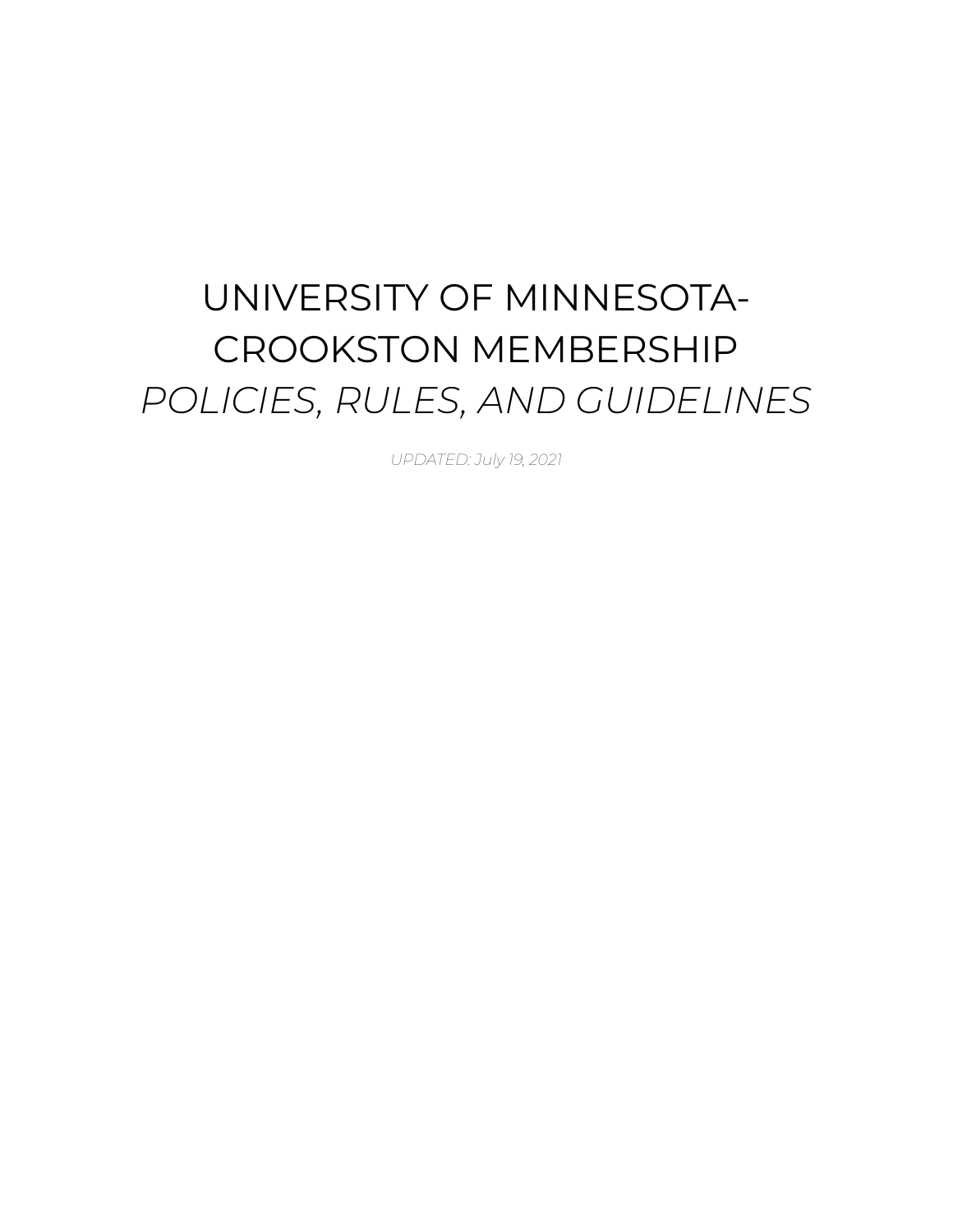## Membership

#### General Policies

The use of Recreation and Wellness facilities and services is restricted to only those individuals who meet the appropriate eligibility requirements.

#### **COVID-19 Policy Updates**

**Due to safety concerns around COVID-19, staff may require modifications to events and activities taking place in the Wellness Center. Some activities and events may not be allowed if they cannot meet Minnesota Department of Health (MDH), Center for Disease Control (CDC), and University guidelines. These modifications and restrictions will adhere to the guidelines and recommendations set forth by the CDC and the University of Minnesota.**

#### **Our staff will work with you to ensure the safety of your participation. All Wellness Center staff will be trained to take all necessary precautions to reduce the chance of virus transmission.**

All memberships are non-refundable and non-transferable unless a move, medical reason, or departure from the University can be documented. To access facilities, members must present a valid UCard or appear in our database

● All guests must present a photo ID.

#### Membership Dates

- Semester
- Fall: August 24, 2021 to January 09, 2022
- Spring: January 10, 2022 to June 5, 2022
- Year Membership: September 1, 2021 to June 5, 2022
- Summer: June 6, 2022 to August 23, 2022

#### Students

All students who pay the student service fee are considered members (in general, fees are assessed for undergraduate students taking six (6) or more on-campus credits). Students currently enrolled but not assessed the Student Services Fee are eligible to purchase a [Non-fee](https://www.crk.umn.edu/units/wellness-recreation) [paying](https://www.crk.umn.edu/units/wellness-recreation) price.

● Post-Secondary Education Option (PSEO) students who are sixteen (16) or older and are not paying student service fees, may purchase a membership. PSEO students who are 15 or under are eligible for youth programs only.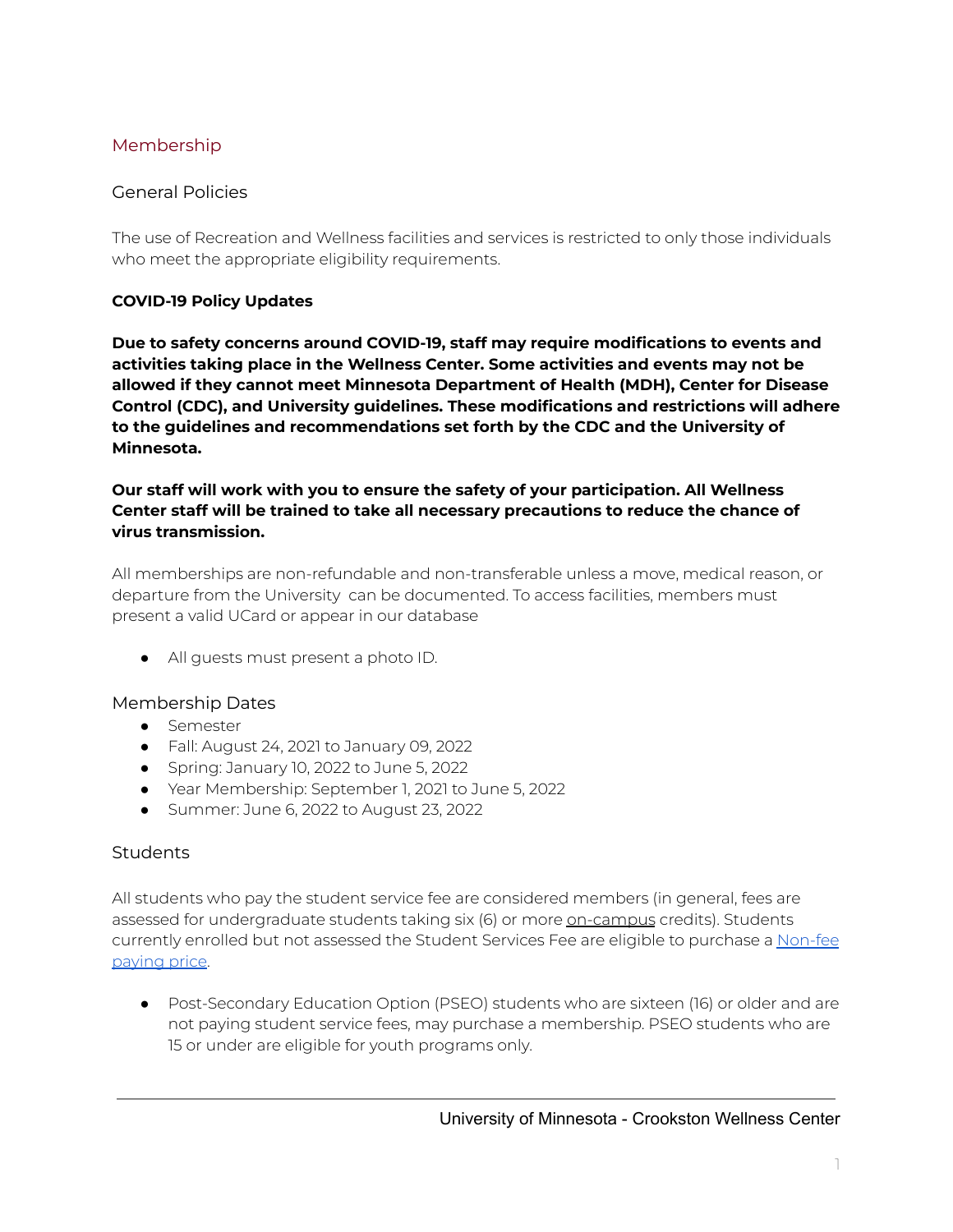- Students from UMD, Morris, Twin Cities, and Rochester campuses may purchase a Student Membership or Day Pass with proof of current registration and Photo ID.
- Any visitors from the system campuses are eligible to purchase a one day pass.

# Faculty and Staff

Faculty, staff, or other University employees from any U of MN campus, may purchase a Faculty/Staff Membership. A U Card and a current record on the system are required in all cases.

- Visiting faculty and staff, whose tenure will be less than 3 months, are eligible to purchase a Short-term Membership upon presentation of a photo ID and an authorized letter verifying the visitor's status from the host department on departmental letterhead. Those individuals wanting a membership for five (5) weeks or more become eligible to purchase a semester, monthly, and/or a day pass membership.
- Regent Scholarship & Academic Staff Tuition Benefit: Faculty and Staff registered for classes under the Regent Scholarship or Academic Staff Tuition Benefit are considered Faculty/Staff for Membership purposes. These individuals are not eligible for a Student Membership.
- Retired faculty and staff members may purchase a University Membership with U Card or photo ID. A University Recreation and Wellness card will be provided thereafter if a U card is unavailable.

# University of Minnesota Crookston Alumni

University of Minnesota Crookston graduates who provide proof of graduation and proper photo ID may purchase an Alumni Membership. Proof of graduation includes any one of the following:

- Appear in the system as current Alumni of University of Minnesota Crookston
- A photo or photocopy of diploma on file with the university, an official letter from registrar indicating completion of all coursework requirements, or an unofficial transcript indicating completion of degree.
- Newly graduated students awaiting final approval from their program must provide an official letter from their program advisor on Department letterhead stating that they have completed required credits for graduation.